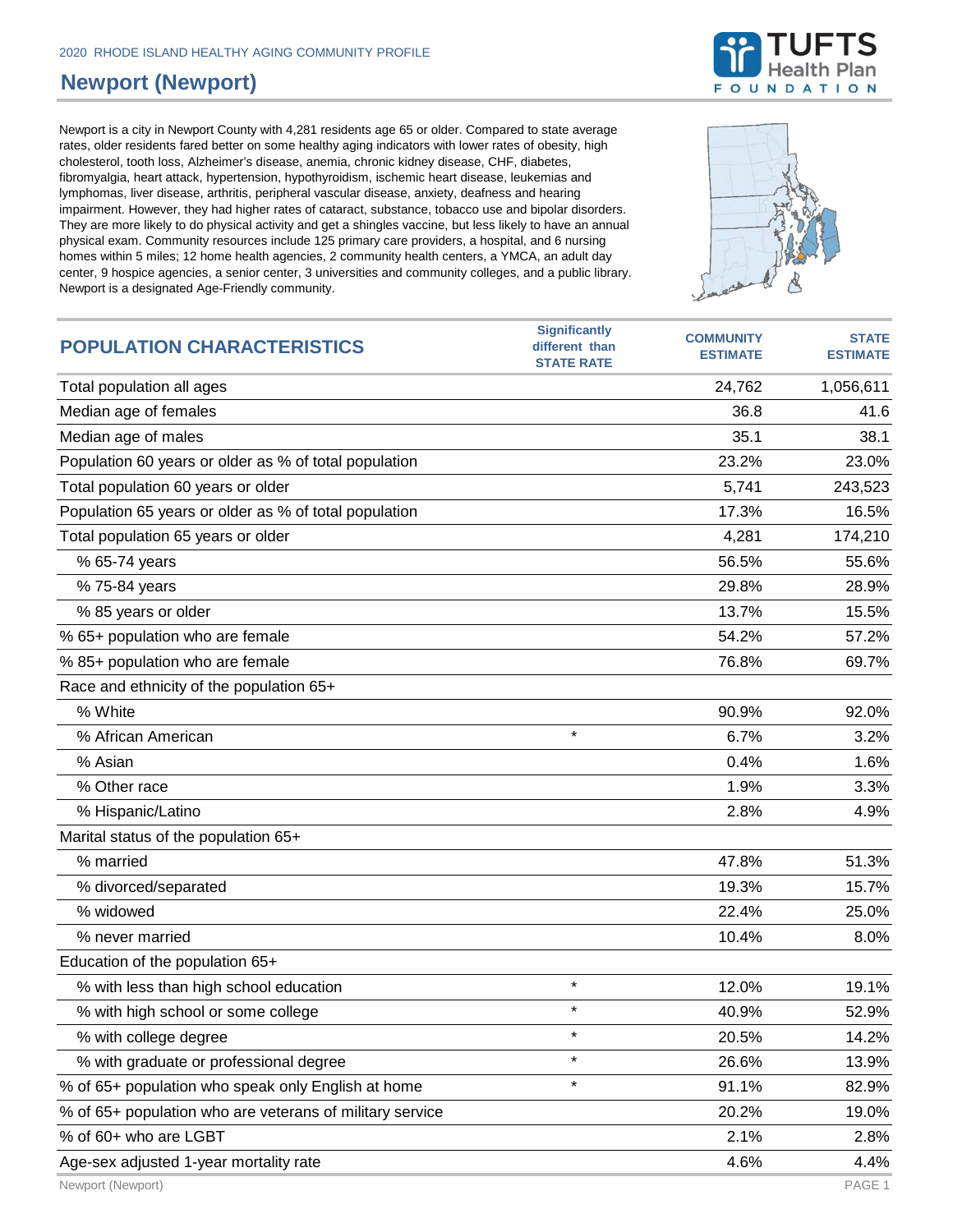| <b>HEALTHY AGING INDICATORS</b>                              | <b>BETTER / WORSE</b><br><b>STATE RATE</b> | <b>COMMUNITY</b><br><b>ESTIMATE</b> | <b>STATE</b><br><b>ESTIMATE</b> |
|--------------------------------------------------------------|--------------------------------------------|-------------------------------------|---------------------------------|
| <b>WELLNESS</b>                                              |                                            |                                     |                                 |
| % 60+ getting the recommended hours of sleep                 |                                            | 67.2%                               | 63.0%                           |
| % 60+ doing any physical activity within last month          | B                                          | 78.5%                               | 71.0%                           |
| % 60+ met CDC guidelines for muscle-strengthening activity   |                                            | 28.0%                               | 25.0%                           |
| % 60+ met CDC guidelines for aerobic physical activity       | B                                          | 63.5%                               | 54.3%                           |
| % 60+ with fair or poor health status                        |                                            | 15.9%                               | 19.5%                           |
| % 60+ with 15+ physically unhealthy days in last month       |                                            | 13.3%                               | 14.5%                           |
| <b>FALLS</b>                                                 |                                            |                                     |                                 |
| % 60+ who fell within last year                              |                                            | 28.7%                               | 26.3%                           |
| % 60+ who were injured in a fall within last year            |                                            | 10.2%                               | 10.3%                           |
| % 65+ had hip fracture                                       |                                            | 3.0%                                | 3.4%                            |
| <b>PREVENTION</b>                                            |                                            |                                     |                                 |
| % 60+ with physical exam/check-up in last year               | W                                          | 89.4%                               | 93.0%                           |
| % 60+ flu shot in last year                                  |                                            | 60.2%                               | 60.6%                           |
| % 60+ with pneumonia vaccine                                 |                                            | 66.5%                               | 67.7%                           |
| % 60+ with shingles vaccine                                  | В                                          | 42.9%                               | 35.3%                           |
| % 60+ women with a mammogram within last 2 years             |                                            | 78.8%                               | 82.0%                           |
| % 60+ with colorectal cancer screening                       |                                            | 81.1%                               | 77.8%                           |
| % 60+ with HIV test                                          |                                            | 16.2%                               | 15.8%                           |
| % 60+ met CDC preventive health screening goals              |                                            | 42.5%                               | 39.2%                           |
| <b>NUTRITION &amp; DIET</b>                                  |                                            |                                     |                                 |
| % 60+ with 5 or more servings of fruit or vegetables per day |                                            | 21.2%                               | 18.1%                           |
| % 65+ with poor supermarket access                           |                                            | 10.7%                               | 23.6%                           |
| % 60+ stressed about buying food in last month               | B                                          | 8.0%                                | 13.2%                           |
| % 60+ self-reported obese                                    |                                            | 24.1%                               | 26.8%                           |
| % 65+ clinically diagnosed obesity                           | В                                          | 24.3%                               | 29.3%                           |
| % 65+ with high cholesterol                                  | B                                          | 70.6%                               | 79.1%                           |
| % 60+ with cholesterol screening                             |                                            | 97.6%                               | 96.9%                           |
| <b>ORAL HEALTH</b>                                           |                                            |                                     |                                 |
| % 60+ with dental insurance                                  |                                            | 55.8%                               | 56.3%                           |
| % 60+ with annual dental exam                                | В                                          | 84.4%                               | 75.9%                           |
| # of dentists per 100,000 persons (all ages)                 |                                            | 69.2                                | 64.7                            |
| % 60+ with loss of 6 or more teeth                           | B                                          | 21.8%                               | 29.6%                           |
| <b>CHRONIC DISEASE</b>                                       |                                            |                                     |                                 |
| % 65+ with Alzheimer's disease or related dementias          | B                                          | 10.3%                               | 13.1%                           |
| % 65+ with anemia                                            | B                                          | 40.4%                               | 50.0%                           |
| % 65+ with asthma                                            |                                            | 14.8%                               | 14.9%                           |
| % 65+ with atrial fibrillation                               |                                            | 14.8%                               | 15.0%                           |
| % 65+ with autism spectrum disorder                          |                                            | N/A                                 | 0.04%                           |
| % 65+ with benign prostatic hyperplasia (men)                |                                            | 43.0%                               | 42.2%                           |
| % 65+ with breast cancer (women)                             |                                            | 11.2%                               | 11.1%                           |
| % 65+ with cataract                                          | W                                          | 71.7%                               | 67.5%                           |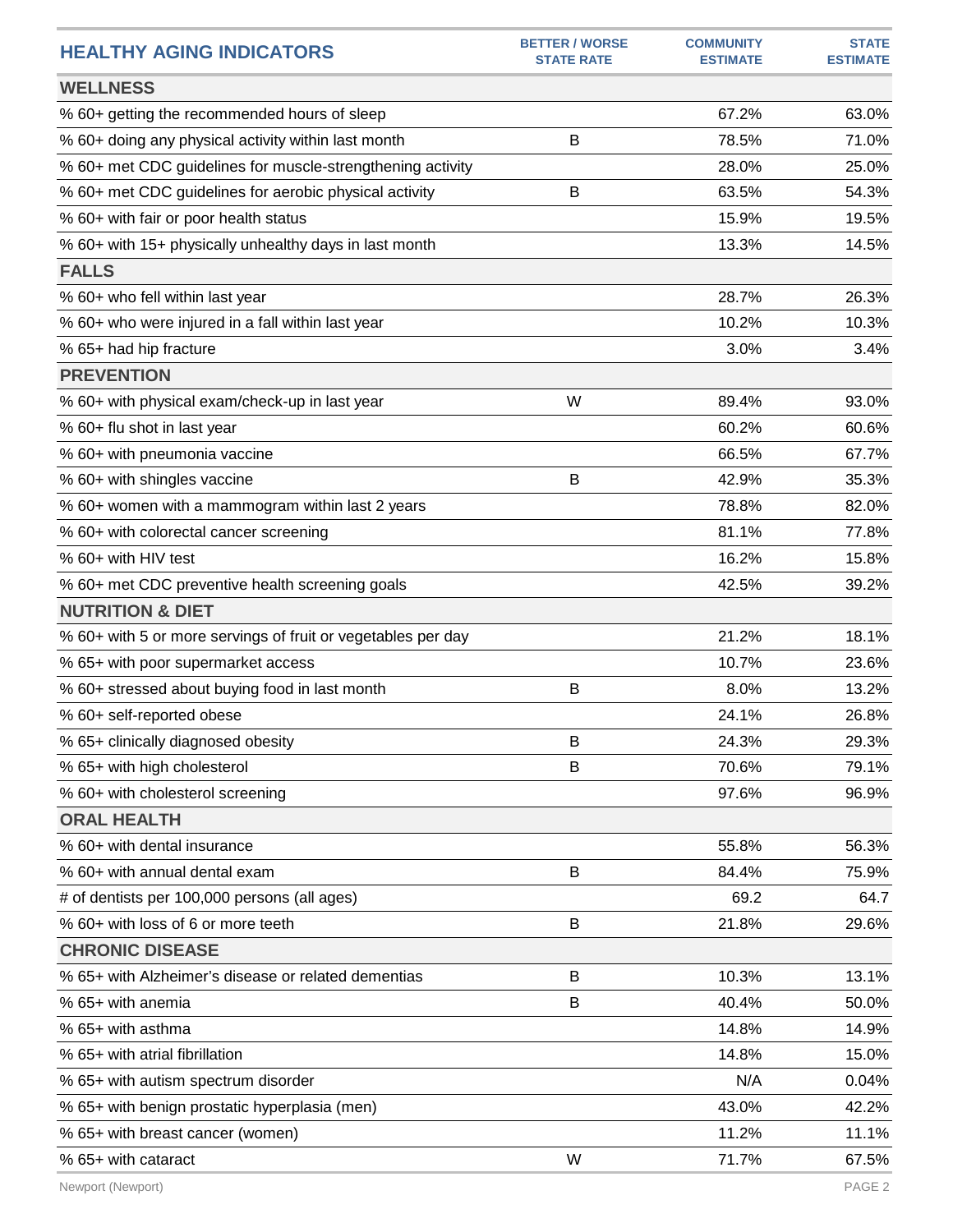| <b>HEALTHY AGING INDICATORS</b>                         | <b>BETTER / WORSE</b><br><b>STATE RATE</b> | <b>COMMUNITY</b><br><b>ESTIMATE</b> | <b>STATE</b><br><b>ESTIMATE</b> |
|---------------------------------------------------------|--------------------------------------------|-------------------------------------|---------------------------------|
| % 65+ with chronic kidney disease                       | B                                          | 23.2%                               | 30.7%                           |
| % 65+ with chronic obstructive pulmonary disease        |                                            | 22.2%                               | 22.9%                           |
| % 65+ with colon cancer                                 |                                            | 2.6%                                | 2.7%                            |
| % 65+ with congestive heart failure                     | B                                          | 16.3%                               | 21.6%                           |
| % 65+ with diabetes                                     | B                                          | 24.4%                               | 34.7%                           |
| % 65+ with endometrial cancer (women)                   |                                            | 2.0%                                | 1.9%                            |
| % 65+ with epilepsy                                     |                                            | 3.1%                                | 2.9%                            |
| % 65+ with fibromyalgia, chronic pain and fatigue       | B                                          | 23.1%                               | 25.4%                           |
| % 65+ with glaucoma                                     |                                            | 25.2%                               | 27.0%                           |
| % 65+ ever had a heart attack                           | B                                          | 4.1%                                | 5.8%                            |
| % 65+ with HIV/AIDS                                     |                                            | 0.10%                               | 0.12%                           |
| % 65+ with hypertension                                 | B                                          | 69.9%                               | 78.0%                           |
| % 65+ with hypothyroidism                               | B                                          | 19.9%                               | 22.4%                           |
| % 65+ with ischemic heart disease                       | B                                          | 34.7%                               | 41.8%                           |
| % 65+ with leukemias and lymphomas                      | B                                          | 1.7%                                | 2.7%                            |
| % 65+ with liver disease                                | B                                          | 8.3%                                | 9.9%                            |
| % 65+ with lung cancer                                  |                                            | 1.8%                                | 2.1%                            |
| % 65+ with migraine and other chronic headache          |                                            | 6.4%                                | 6.1%                            |
| % 65+ with osteoarthritis or rheumatoid arthritis       | B                                          | 52.6%                               | 56.2%                           |
| % 65+ with osteoporosis                                 |                                            | 18.0%                               | 19.6%                           |
| % 65+ with peripheral vascular disease                  | B                                          | 22.1%                               | 25.6%                           |
| % 65+ with pressure ulcer or chronic ulcer              |                                            | 8.4%                                | 8.1%                            |
| % 65+ with prostate cancer (men)                        |                                            | 14.0%                               | 13.4%                           |
| % 65+ with stroke                                       |                                            | 11.9%                               | 11.9%                           |
| % 65+ with traumatic brain injury                       |                                            | 1.1%                                | 1.0%                            |
| % 65+ with 4+ (out of 15) chronic conditions            | B                                          | 54.4%                               | 63.8%                           |
| % 65+ with 0 chronic conditions                         |                                            | 8.1%                                | 7.0%                            |
| <b>BEHAVIORAL HEALTH</b>                                |                                            |                                     |                                 |
| # opioid deaths (all ages)                              |                                            | 24                                  | 1,654                           |
| % 65+ with opioid use disorder                          |                                            | 2.0%                                | 1.9%                            |
| % 65+ with substance use disorder                       | W                                          | 8.9%                                | 7.0%                            |
| % 60+ who used marijuana in last month                  |                                            | N/A                                 | 3.4%                            |
| % 60+ excessive drinking                                | W                                          | 13.3%                               | 9.3%                            |
| % 65+ with tobacco use disorder                         |                                            | 10.5%                               | 10.8%                           |
| % 60+ current smokers                                   |                                            | 7.6%                                | 8.7%                            |
| % 60+ ever used E-Cigarettes in last month              |                                            | 3.9%                                | 5.8%                            |
| <b>MENTAL HEALTH</b>                                    |                                            |                                     |                                 |
| % 60+ who reported receiving adequate emotional support |                                            | 82.3%                               | 79.7%                           |
| % 60+ who reported being satisfied with life            |                                            | 96.8%                               | 95.3%                           |
| % 60+ with 15+ days poor mental health in last month    |                                            | 6.1%                                | 7.4%                            |
| % 65+ with depression                                   |                                            | 31.5%                               | 32.9%                           |
| % 65+ with anxiety disorder                             | B                                          | 26.9%                               | 29.8%                           |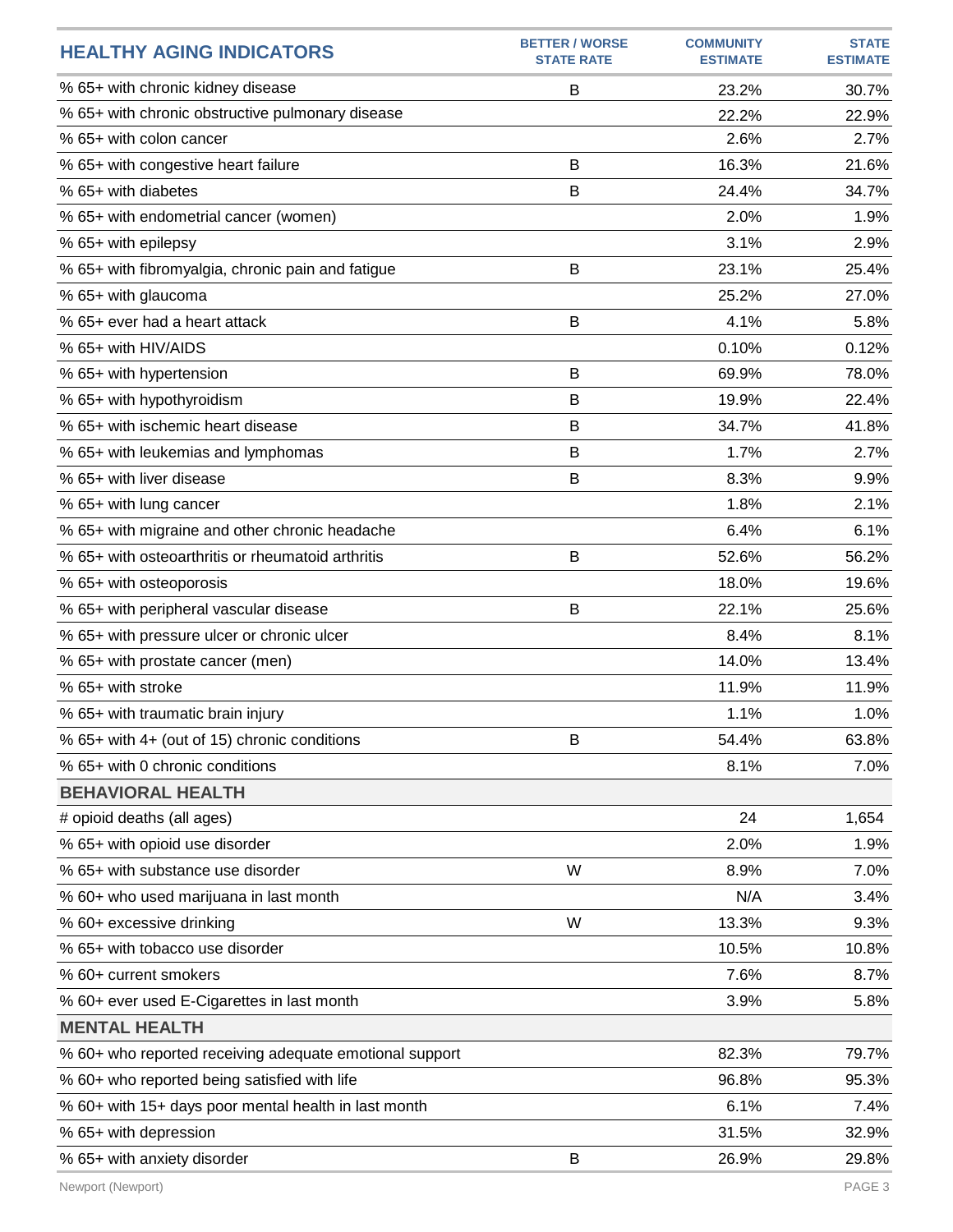| <b>HEALTHY AGING INDICATORS</b>                                  | <b>BETTER / WORSE</b><br><b>STATE RATE</b> | <b>COMMUNITY</b><br><b>ESTIMATE</b> | <b>STATE</b><br><b>ESTIMATE</b> |
|------------------------------------------------------------------|--------------------------------------------|-------------------------------------|---------------------------------|
| % 65+ with bipolar disorder                                      | W                                          | 5.3%                                | 4.1%                            |
| % 65+ with post-traumatic stress disorder                        |                                            | 1.8%                                | 1.7%                            |
| % 65+ with schizophrenia & other psychotic disorder              |                                            | 3.4%                                | 3.8%                            |
| % 65+ with personality disorder                                  |                                            | 3.1%                                | 2.8%                            |
| <b>LIVING WITH DISABILITY</b>                                    |                                            |                                     |                                 |
| % 65+ with self-reported hearing difficulty                      |                                            | 10.3%                               | 13.9%                           |
| % 65+ with clinical diagnosis of deafness or hearing impairment  | B                                          | 13.3%                               | 16.4%                           |
| % 65+ with self-reported vision difficulty                       |                                            | 3.5%                                | 5.5%                            |
| % 65+ with clinical diagnosis of blindness or visual impairment  |                                            | 1.0%                                | 1.1%                            |
| % 65+ with self-reported cognition difficulty                    |                                            | 6.2%                                | 8.2%                            |
| % 65+ with self-reported ambulatory difficulty                   | B                                          | 12.8%                               | 21.0%                           |
| % 65+ with clinical diagnosis of mobility impairment             |                                            | 3.9%                                | 3.8%                            |
| % 65+ with self-reported self-care difficulty                    | B                                          | 4.2%                                | 8.0%                            |
| % 65+ with self-reported independent living difficulty           |                                            | 10.4%                               | 14.3%                           |
| <b>CAREGIVING</b>                                                |                                            |                                     |                                 |
| # of Alzheimer's disease specific support groups                 |                                            | 1                                   | 16                              |
| # of Memory Cafes                                                |                                            | 1                                   | 10                              |
| % of 60+ who provide care to a family/friend in last month       |                                            | 27.3%                               | 22.5%                           |
| % of grandparents raising grandchildren                          |                                            | 0.7%                                | 1.0%                            |
| % of grandparents who live with grandchildren                    |                                            | 1.9%                                | 3.2%                            |
| <b>ACCESS TO CARE</b>                                            |                                            |                                     |                                 |
| % 65+ dually eligible for Medicare and Medicaid                  | $\star$                                    | 11.8%                               | 13.8%                           |
| % 65+ Medicare managed care enrollees                            | $\star$                                    | 31.7%                               | 43.8%                           |
| % 60+ with a regular doctor                                      |                                            | 96.3%                               | 96.7%                           |
| % 60+ who did not see a doctor when needed due to cost           |                                            | 4.9%                                | 5.4%                            |
| # of primary care providers within 5 miles                       |                                            | 125                                 | 1,605                           |
| # of hospitals within 5 miles                                    |                                            | 1                                   | 13                              |
| # of home health agencies                                        |                                            | 12                                  | 23                              |
| # of nursing homes within 5 miles                                |                                            | 6                                   | 80                              |
| # of community health centers                                    |                                            | $\overline{c}$                      | 43                              |
| # of adult day health centers                                    |                                            | 1                                   | 31                              |
| # of hospice agencies                                            |                                            | 9                                   | 18                              |
| <b>SERVICE UTILIZATION</b>                                       |                                            |                                     |                                 |
| # physician visits per year                                      |                                            | 8.1                                 | 8.4                             |
| # emergency room visits/1000 persons 65+ years annually          | $\star$                                    | 715.3                               | 620.6                           |
| # Part D monthly prescription fills per person annually          | $\star$                                    | 46.2                                | 52.2                            |
| # home health visits annually                                    |                                            | 2.9                                 | 3.5                             |
| # durable medical equipment claims annually                      | $\star$                                    | 1.2                                 | 1.7                             |
| # inpatient hospital stays/1000 persons 65+ years annually       |                                            | 258.0                               | 286.5                           |
| % Medicare inpatient hospital readmissions (as % of admissions)  |                                            | 16.8%                               | 17.4%                           |
| # skilled nursing facility stays/1000 persons 65+ years annually | $\star$                                    | 78.1                                | 98.8                            |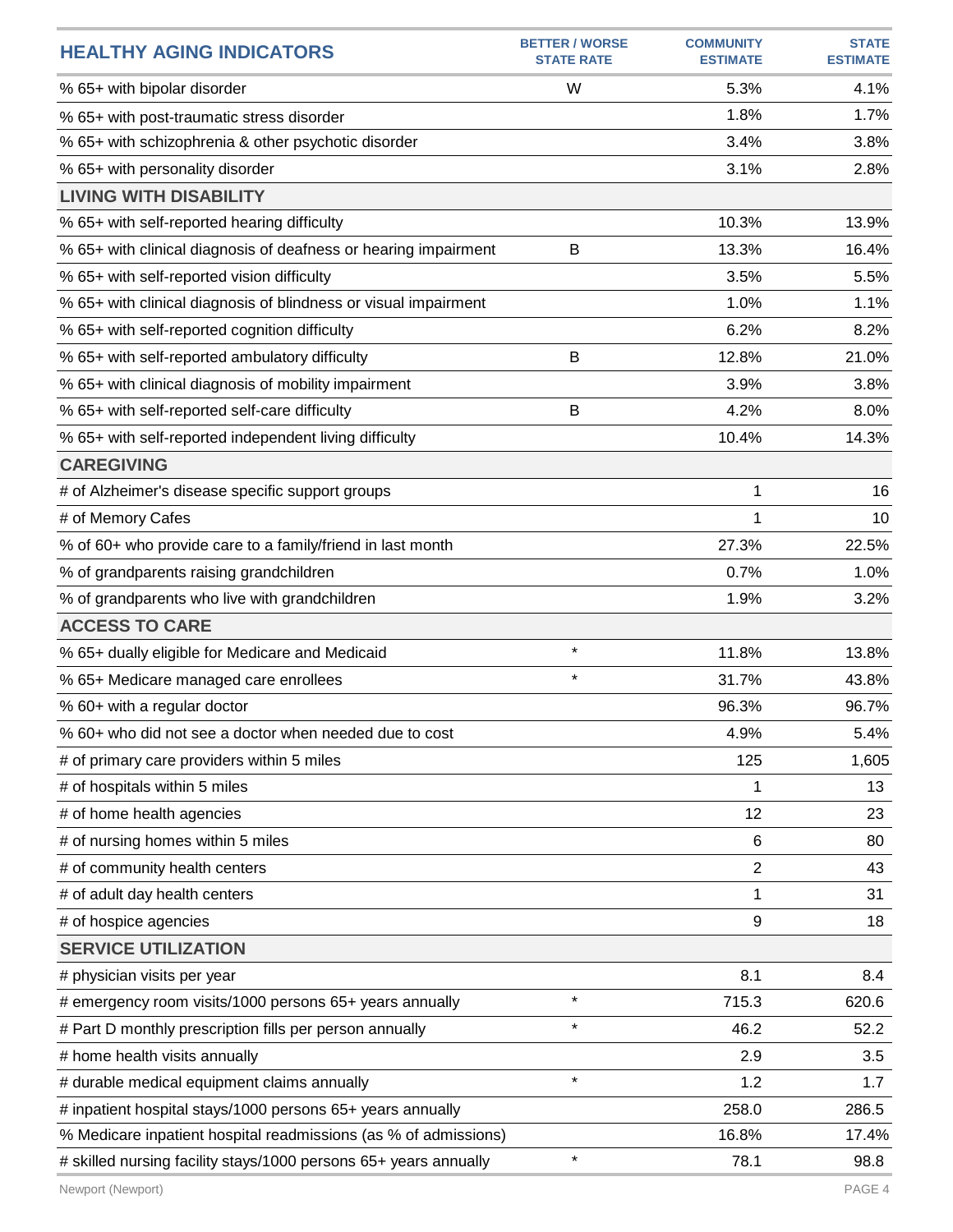| <b>HEALTHY AGING INDICATORS</b>                               | <b>BETTER / WORSE</b><br><b>STATE RATE</b> | <b>COMMUNITY</b><br><b>ESTIMATE</b> | <b>STATE</b><br><b>ESTIMATE</b> |
|---------------------------------------------------------------|--------------------------------------------|-------------------------------------|---------------------------------|
| # skilled nursing home Medicare beds/1000 persons 65+ years   |                                            | 64.3                                | 47.1                            |
| % 65+ getting Medicaid long term services and supports        | $\star$                                    | 3.5%                                | 4.2%                            |
| % 65+ hospice users                                           |                                            | 3.2%                                | 3.5%                            |
| % 65+ hospice users as % of decedents                         |                                            | 52.5%                               | 53.0%                           |
| Median hospice days per hospice user (65+, deceased)          |                                            | 12.0                                | 11.0                            |
| Median hospice payment (Medicare + other) per hospice user    |                                            | \$3,276.96                          | \$3,870.97                      |
| <b>COMMUNITY</b>                                              |                                            |                                     |                                 |
| Air pollution: annual # of unhealthy days for 65+ (county)    |                                            | N/A                                 | N/A                             |
| Age-friendly efforts in community                             |                                            | Yes                                 | Yes                             |
| # of senior centers                                           |                                            | 1                                   | 32                              |
| # of universities and community colleges                      |                                            | 3                                   | 19                              |
| # of public libraries                                         |                                            | 1                                   | 71                              |
| # of YMCAs                                                    |                                            | 1                                   | 15                              |
| % in county with access to broadband (all ages)               |                                            | 94.3%                               | 98.1%                           |
| % 60+ who used Internet in last month                         | $\star$                                    | 79.1%                               | 71.6%                           |
| Voter participation rate in 2016 election (age 18+)           |                                            | 46.0%                               | 55.0%                           |
| % 60+ who believe local service orgs understand needs         | $\star$                                    | 53.7%                               | 44.1%                           |
| % 60+ who believe he/she can make a difference                | $\star$                                    | 61.7%                               | 52.2%                           |
| % 60+ who believe working together can make a difference      |                                            | 84.1%                               | 81.0%                           |
| % 60+ who volunteer at least once per month                   | $\star$                                    | 28.4%                               | 22.9%                           |
| % 60+ who attend community events (church, club) monthly      | $\star$                                    | 54.4%                               | 44.4%                           |
| <b>SAFETY &amp; CRIME</b>                                     |                                            |                                     |                                 |
| Violent crime rate /100,000 persons                           |                                            | 291.9                               | 220.3                           |
| Homicide rate /100,000 persons (county)                       |                                            | 2                                   | $\overline{2}$                  |
| # firearm fatalities (all ages) (county)                      |                                            | 67                                  | 895                             |
| Property crime rate /100,000 persons                          |                                            | 2788.1                              | 1,678.4                         |
| # 65+ deaths by suicide (county)                              |                                            | 11                                  | 57                              |
| <b>TRANSPORTATION</b>                                         |                                            |                                     |                                 |
| % 65+ who own a motor vehicle                                 |                                            | 85.4%                               | 85.0%                           |
| % 60+ who always drive or ride wearing a seatbelt             |                                            | 92.5%                               | 91.9%                           |
| % 60+ who drove under the influence of drinking in last month |                                            | N/A                                 | 2.0%                            |
| # of fatal crashes involving adult age 60+/town               |                                            | 2                                   | 82                              |
| # of fatal crashes involving adult age 60+/county             |                                            | 5                                   | 82                              |
| <b>HOUSING</b>                                                |                                            |                                     |                                 |
| % 65+ population who live alone                               |                                            | 34.9%                               | 31.4%                           |
| Average household size (all ages)                             |                                            | 2.0                                 | 2.5                             |
| Median house value                                            |                                            | \$425,400.00                        | \$249,800.00                    |
| % 60+ own home                                                | $\star$                                    | 65.9%                               | 70.3%                           |
| % 60+ homeowners who have mortgage                            |                                            | 50.4%                               | 48.7%                           |
| % 60+ stressed about paying rent/mortgage in last month       |                                            | 17.5%                               | 22.1%                           |